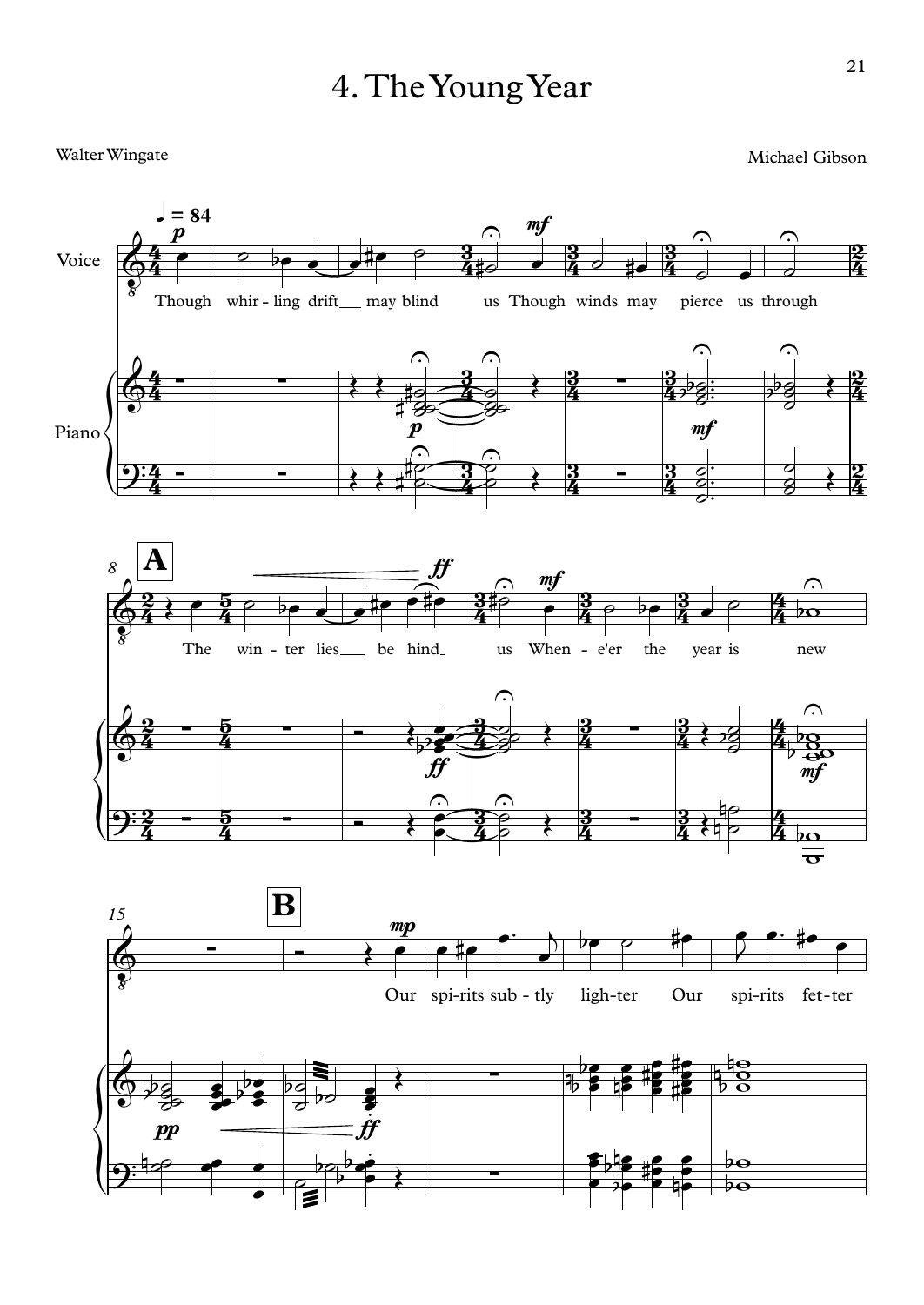





22